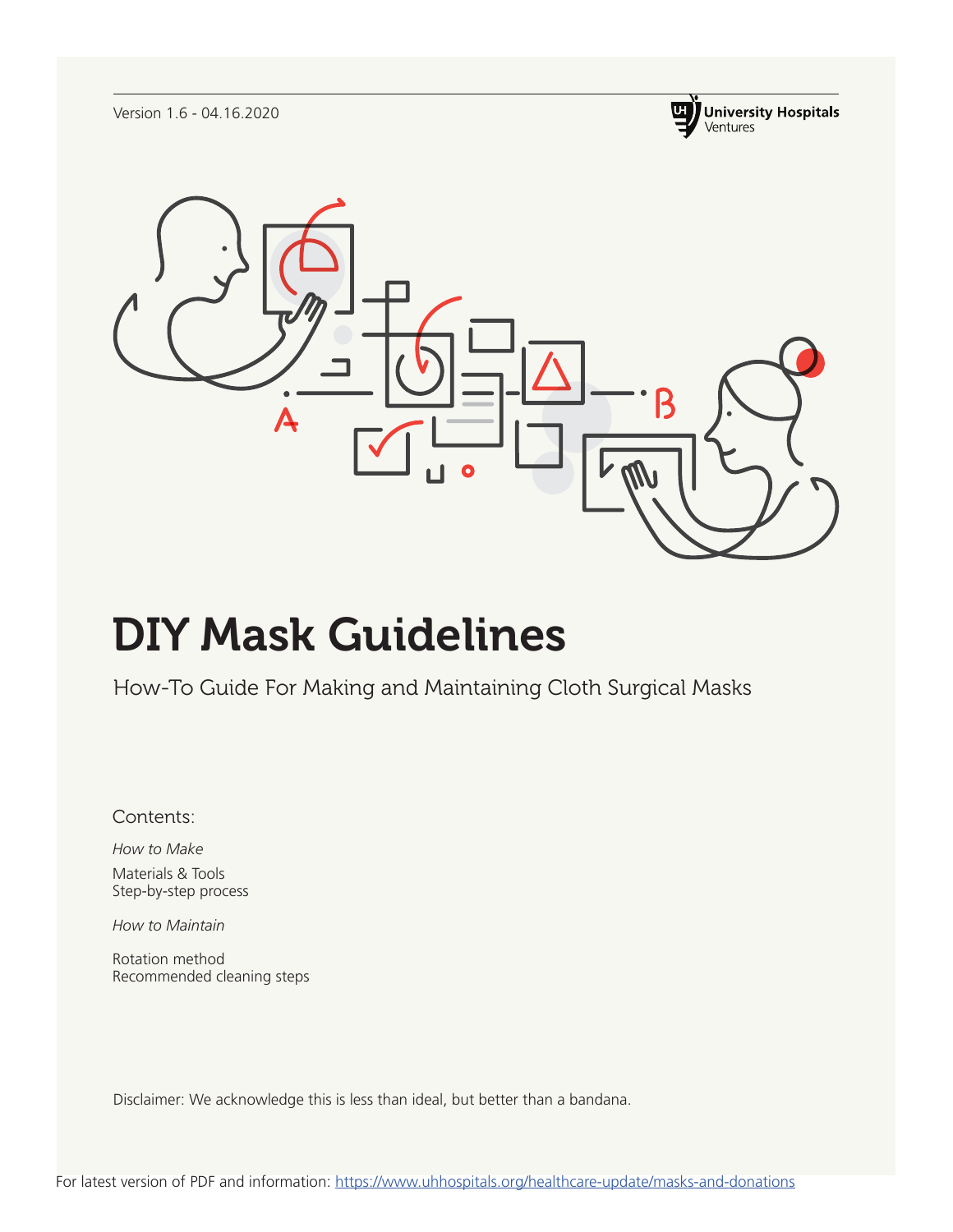# How to Make

This is a 2-color reversible mask with a pocket for a disposable filter to be placed prior to use. The filter will be added by the wearer and does not need to be supplied.

#### Materials & Tools

•100% Cotton fabric scraps (Need 1 light, 1 dark)

•1 1/3 yd or 48" Fabric or ribbon ties for head strap

(bias tape, grosgrain ribbon, NO satin ribbon)

- •3" wire (thinner gauge enough to bend and
- hold nose for piece such as 22g floral wire)
- •Print-outs of Patterns A and B
- •Sewing machine or serger
- •Measuring tape
- •Scissors
- •Thread

### Step-by-step process

**STEP 1:** Print pattern pieces A and B of the mask pattern. Measure scale block on each pattern piece to confirm each side of the square measures exactly 2". Cut pattern pieces A and B from the paper and align the grainlines printed on the pattern pieces to the fabric's grainline. Using sharp scissors or a rotary cutter, cut two of each pattern piece A and B.

**STEP 2:** Align, with right sides together, both pattern A pieces. Using a ¼" seam allowance, sew pattern piece together along curved edge. Repeat with pattern B pieces. Clip curves taking care not to snip into stitch line. Press seam allowance open.

Large Mask (Interior)  $\epsilon$ 62 (Sew right sides together) Scale Block (check before cutting fabric) 2" 2" Fold Line B Grainline Measure block and confirm 2" square

1/4" Seam Allowance





Design by Pins & Needles based on the instructables.com/id/DIY-Cloth-Face-Mask/ design by @ashevillejm. Many thanks to Carla Macklin for review of step-by-step instructions and drawings. This work is licensed under a Creative Commons Attribution-NonCommercial-ShareAlike 4.0 International License. To view a copy of this license, visit: http://creative-



**ASKTUTORIAL** 



commons.org/licenses/by-nc-sa/4.0/ Exterior Right Commons.org/licenses/by-nc-sa/4.0/ Side Interior RIght Side Interior Wrong Side Exterior Wrong Side

Illustration Key: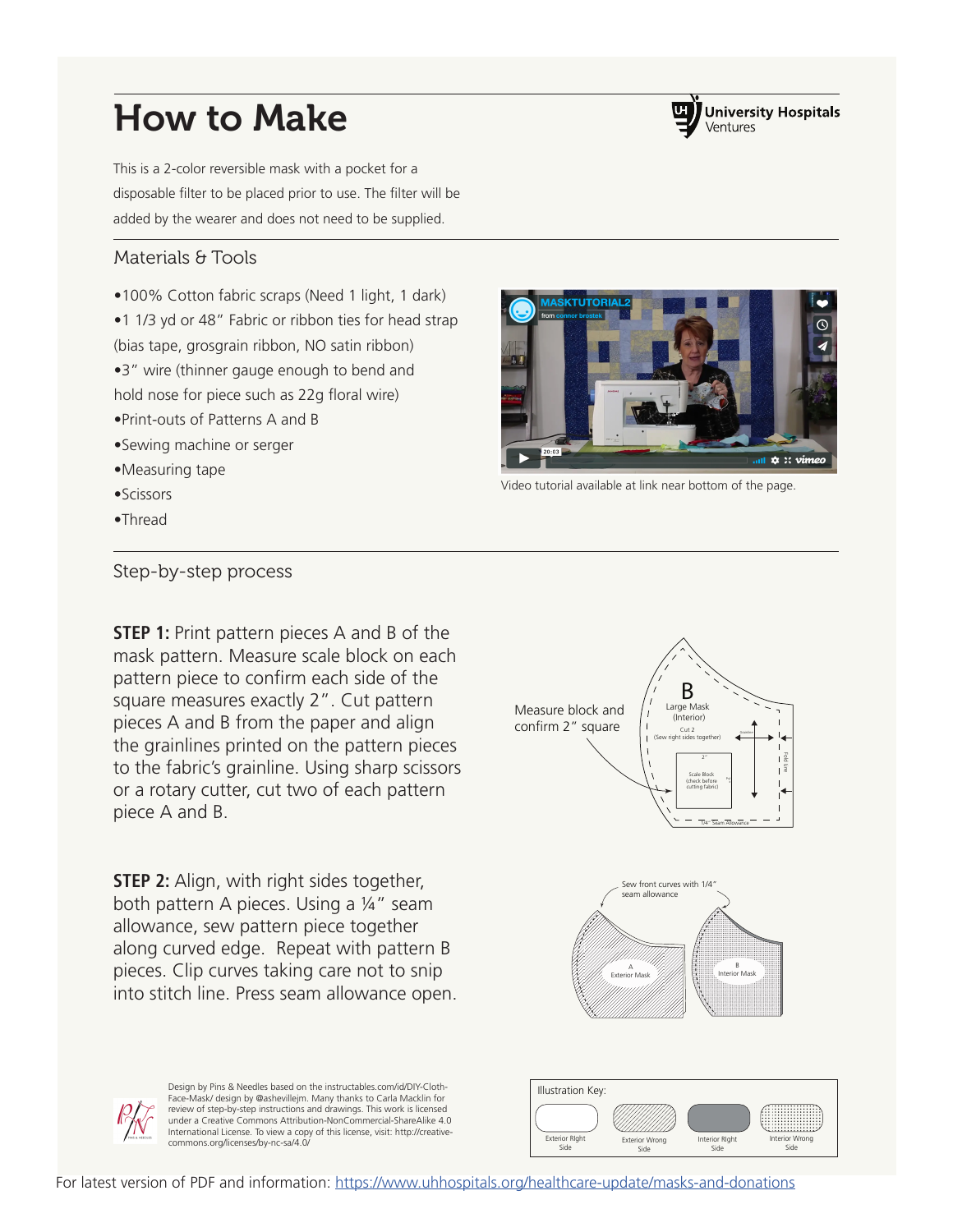### How to Make



#### Step-by-step process cont.

**STEP 3:** Press the sides of the exterior mask towards the center ¼" (with wrong side folded on itself). Topstitch 1/8" from folded edge to secure fold. Press the sides of the interior mask towards the center ½" (with wrong side folded on itself). Topstitch 1/8" from folded edge to secure fold.

**STEP 4:** With right sides together, align the center front seams of the interior and exterior mask. Sew exterior of the mask to the interior along the top and bottom edges of the mask.

**STEP 5:** Switch your stitch setting to a wide zig-zag stitch. Sew approximately 4-5" around the nose of the mask entirely within the seam allowance. Cut a piece of wire to 3" to 4" in length. Copper wire works very well but jewelry wire, paperclips, bag ties, garden wire, pipe cleaners, and other types of thin, flexible wire also work. Thread wire underneath the zig-zag stitches to secure it in place. Wire does not need to be perfectly aligned under every stitch, just enough to hold it in place. Turn your stitch setting back to a straight stitch.

**STEP 6:** Turn the mask to the right side through the side openings, being mindful not to bend the wire. Press around mask at the outer edges, folding in the seam allowance along the sides of the mask.





Side

Side

Side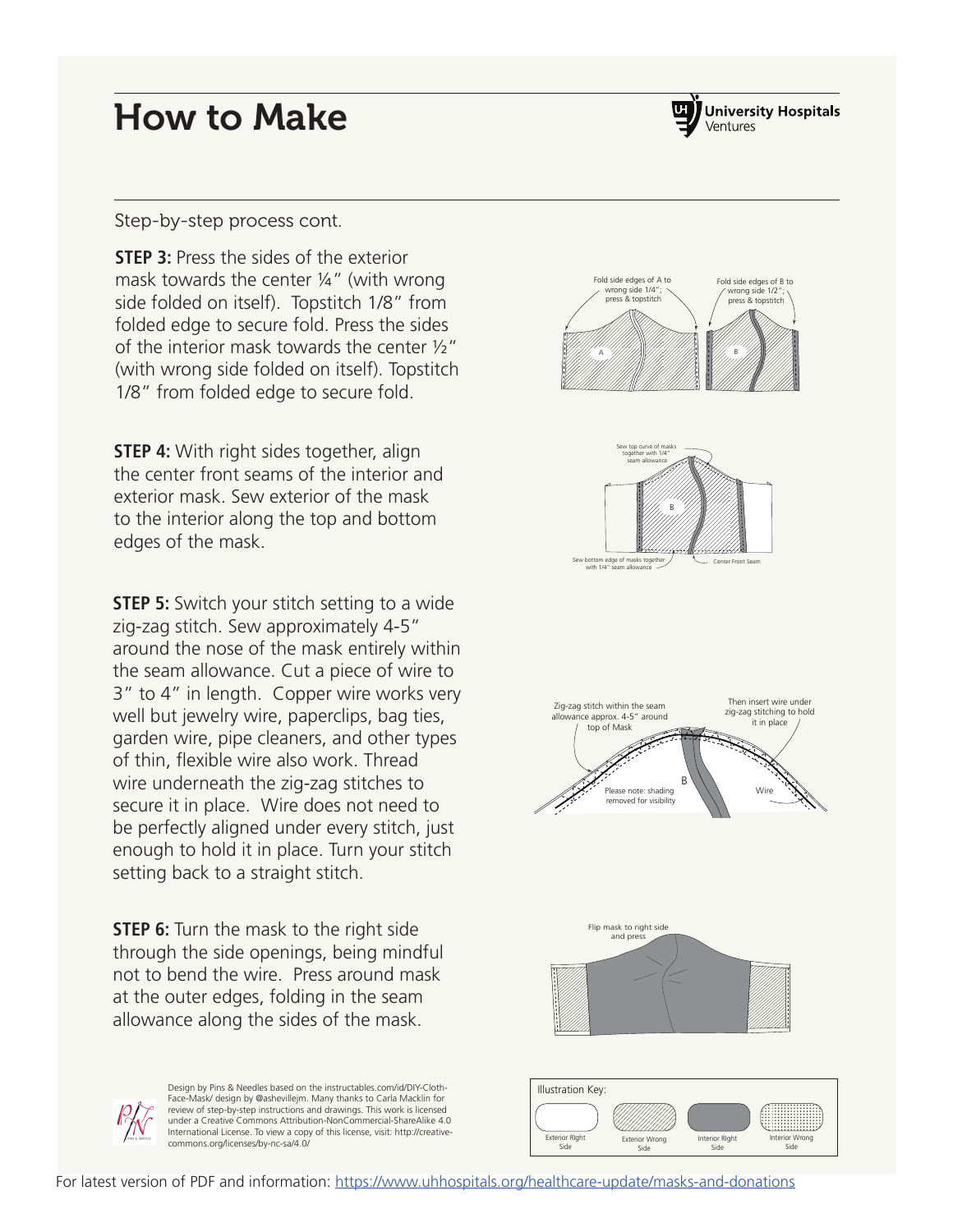### How to Make



#### Step-by-step process cont.

**STEP 7:** Fold the left side of the exterior mask to meet the folded edge of the interior mask. Sew 1/8" from edge of exterior mask to create a channel through which the tie/ribbon will be threaded. Take care not to catch the edge of the interior mask when sewing, as the interior mask needs to be left open for the insertion of filter material (to be done by wearer).

**STEP 8:** If making a fabric tie, cut a strip of fabric 1 ½" wide and approximately 48" long. Fold strip in half and press. Open strip up and fold each edge of the strip to meet in the center. Press. Then fold strip in half and press. The resulting width of the folded strip should be 3/8". Topstitch with a straight or zig-zag stitch to secure all layers of the strip.

**STEP 9:** Attach a safety pin to the end of the fabric tie/ribbon. From the bottom of the mask, thread the safety pin and tie/ ribbon through the channel created at the Side of the mask. Thread the safety pin and tie/ribbon from the top of the mask to the bottom on the opposite side of the mask. *Tie straps together in a secure bow or knot.*

**Add a finishing touch:** Attach a small note (can be any note, card, etc - doesn't have to be fancy!) for the caregiver who will receive it (e.g. "Made with kindness by Jan B, Mayfield Heights").



Design by Pins & Needles based on the instructables.com/id/DIY-Cloth-Face-Mask/ design by @ashevillejm. Many thanks to Carla Macklin for review of step-by-step instructions and drawings. This work is licensed under a Creative Commons Attribution-NonCommercial-ShareAlike 4.0 International License. To view a copy of this license, visit: http://creative-commons.org/licenses/by-nc-sa/4.0/